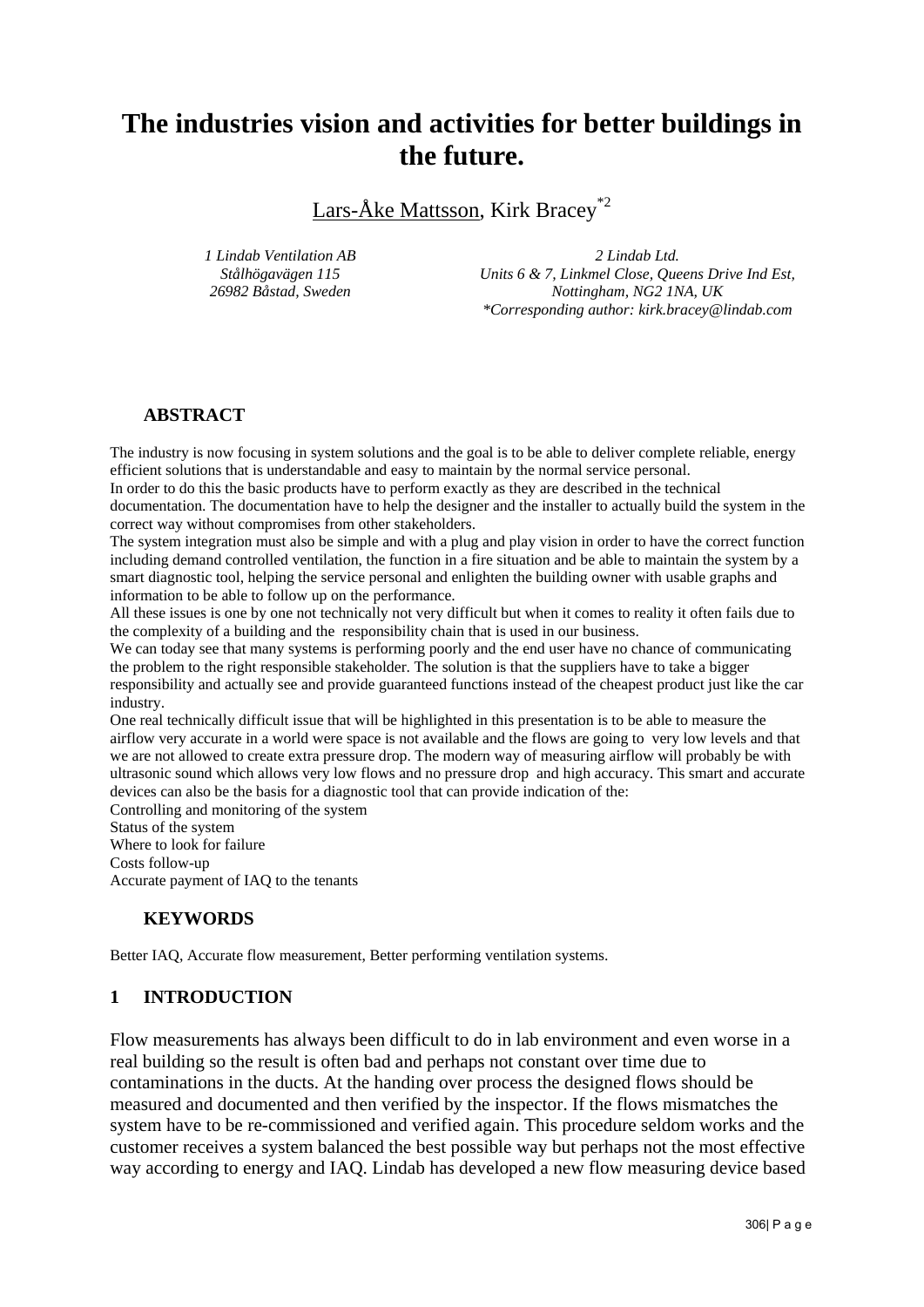on ultrasonic sensors that is very accurate in the whole flow range and is easy to use both for persons and superior control system. With this it will be easy to see and regulate the design values until they are accomplished and the design is thoroughly tested.

## **2 FLOW MEASURMENT IN DUCTS**

## **2.1 The K factor principle**

The flow can be measured using some kind of obstacle to create an predefined pressure drop and then measure the pressure difference over the obstacle.



This procedure is called k-factor measurements because the equation follows a straight line in a log-log diagram with the direction of 0,5.  $Q=K^*P_m^{0,5}$ .

Q is the flow in the duct. K is a factor found in measurements Pm is the measurement pressure over the predefined obstacle. 0,5 is the direction of the line.

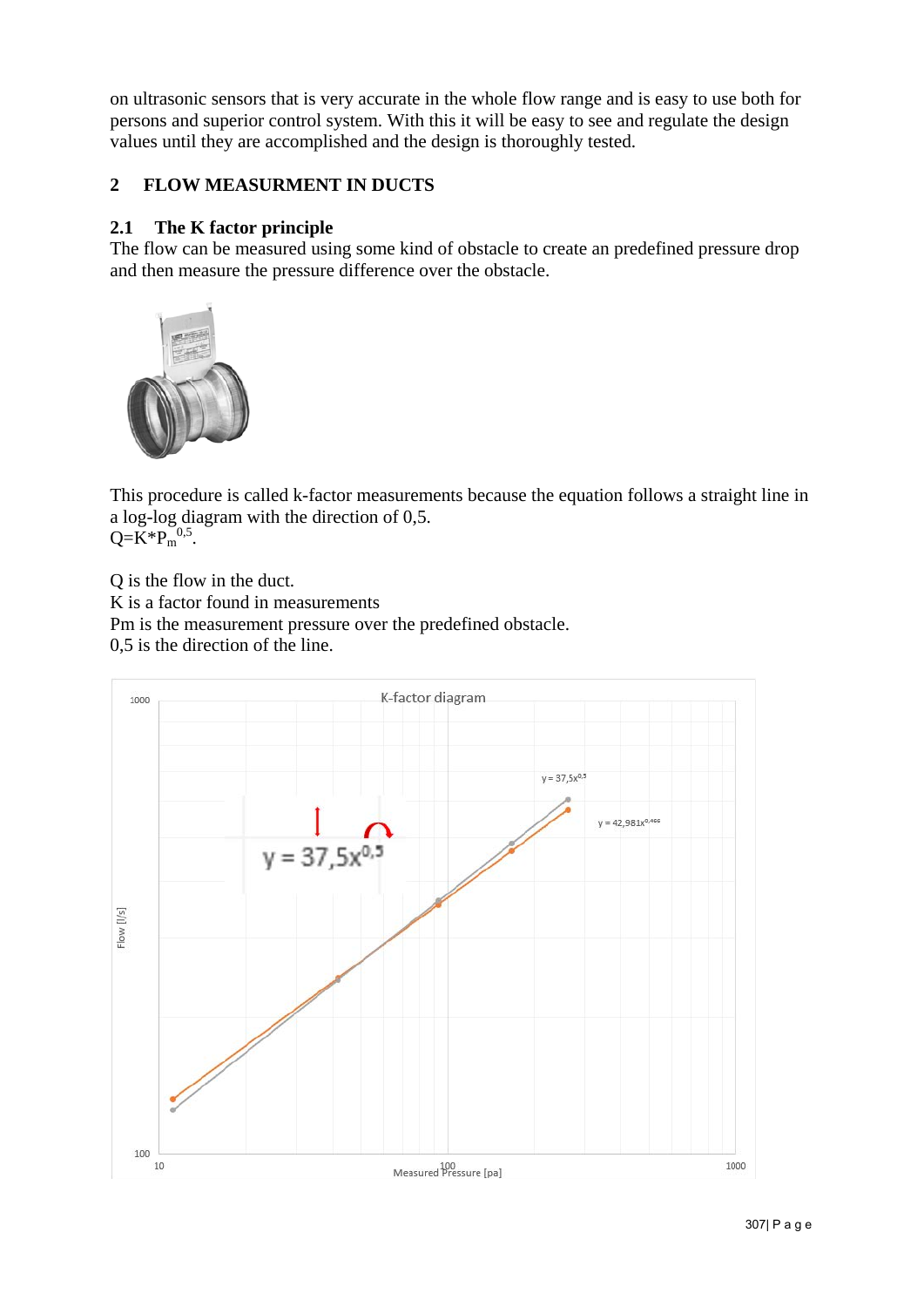- To make it easy to use there is an approximation using the direction 0,5 which is the same as square root that everybody know and can use even though the real result with better accuracy can be 0,48.
- The small holes to measure the pressure can easily be filled with dirt and change over time.
- The producers chose the highest pressure difference in order to measure it as correctly as possible. However to measure a pressure lower than 5-10 Pa is often very difficult and this ends up with a bad accuracy lower than 3 m/s.
- The K factor measurements are quite good in a defined steady state obstacle but to measure over some moving parts like a damper is very difficult and the K factors differs from individual to individual and also moving from closed to open or open to close due to hysteresis.



• The error is depending on the flow profile and is only correct with a non-disturbed. The flow profile and the measure pressure is very difficult to align.

## **2.2 The ultra-sonic principle**

To measure with ultrasonic sound is in principal very easy. Only to use the time difference between upstream and downstream time for the ultrasonic sound. However to do it in a correct way there is a lot of traps to fall down in that we didn't know when we started. Millions of measurement wiser we know how to interpret the result and present it as the ultimate truth. The ultra-sonic sound is following the technique in a very straight forward manner and can be used to an accurate result. However all other old technology have problems and when we now see the result of the ultrasound it is easy to be misled and involve all this old errors into the new technology. The ultrasound is influenced mostly on the temperature but also a little bit by pressure, humidity and the shape of the flow profile. The flow shape can be to one side, which is the easiest part, swirled and divided to several corposants. This errors will be in the result and has to be dealt with to present the right value.

#### **2.3 The solution**

Controller Monitor Sensor/display FTCU FTMU FTMU FTSU/FTD